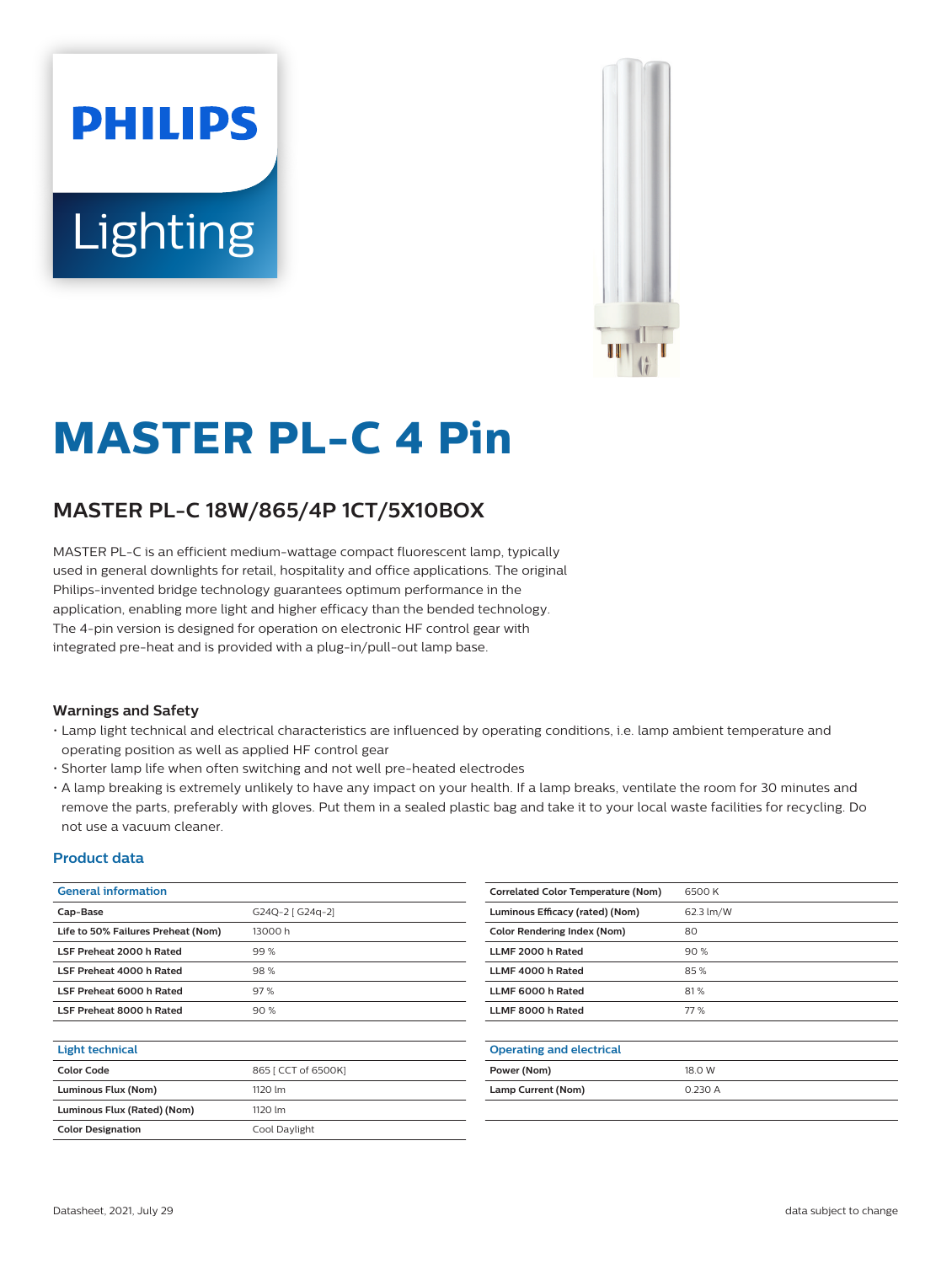# **MASTER PL-C 4 Pin**

| <b>Temperature</b>              |                   |
|---------------------------------|-------------------|
| Design Temperature (Nom)        | 28 °C             |
|                                 |                   |
| <b>Controls and dimming</b>     |                   |
| Dimmable                        | Yes               |
|                                 |                   |
| <b>Mechanical and housing</b>   |                   |
| <b>Cap-Base Information</b>     | 4 Pins            |
|                                 |                   |
| <b>Approval and application</b> |                   |
| Mercury (Hg) Content (Nom)      | 1.4 <sub>mg</sub> |
| Energy Consumption kWh/1000 h   | 20 kWh            |
|                                 |                   |

| <b>Product data</b>             |                                    |  |  |
|---------------------------------|------------------------------------|--|--|
| Full product code               | 871150027704600                    |  |  |
| Order product name              | MASTER PL-C 18W/865/4P 1CT/5X10BOX |  |  |
| EAN/UPC - Product               | 8711500277046                      |  |  |
| Order code                      | 927907286501                       |  |  |
| Numerator - Quantity Per Pack   |                                    |  |  |
| Numerator - Packs per outer box | 50                                 |  |  |
| Material Nr. (12NC)             | 927907286501                       |  |  |
| Net Weight (Piece)              | 55.300 g                           |  |  |
|                                 |                                    |  |  |

## **Dimensional drawing**



**Product D (max) D1 (max) A (max) B (max) C (max)** MASTER PL-C 18W/865/4P 27.1 mm 27.1 mm 109.5 mm 128.0 mm 142.9 mm 1CT/5X10BOX

**MASTER PL-C 18W/865/4P 1CT/5X10BOX**

#### **Photometric data**